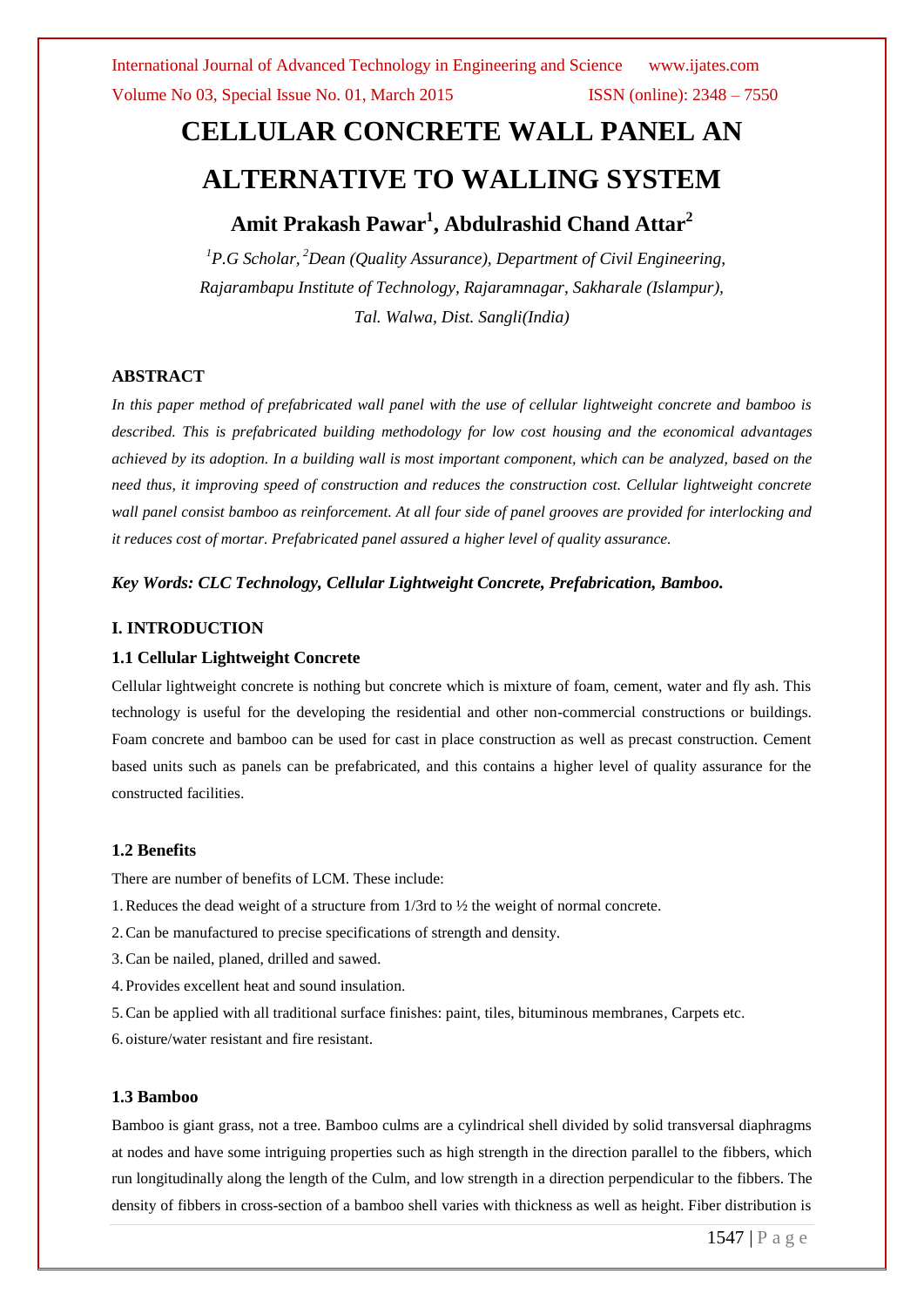#### International Journal of Advanced Technology in Engineering and Science www.ijates.com

#### Volume No 03, Special Issue No. 01, March 2015 ISSN (online): 2348 – 7550

more uniform at the base than at the top or the middle. This is because bamboo is subjected to maximum bending stress due to wind at the top portion of the Culm.

Bamboo is a natural Functionally Graded Material (FGM). It is a composite with hierarchical structure. The strength of bamboo is greater than most of the timber products.

The mechanical properties vary with height and age of the bamboo Culm. Research findings indicate that the strength of bamboo increases with age. The optimum strength value occurs between 2.5 and 4 years. The strength decreases at a later age. The function of the nodes is to prevent buckling and they play a role of axial crack arresters.

Prefabricated structure means a structure which is fabricated in workshop and then installed on site. In this the method measurements are directly taken from the site. Then required component are manufacture in the workshop and then these components are directly placed on the site.

Low cost means the cost is minimizing by the use of appropriate alternative material or methodology which are same in practices.

#### **II. MATERIALS**

#### **2.1 Cement**

In the foam concrete cement is used. Portland cement of 43 grade confirming to IS 12269:1987 is used in this study.

#### **2.2 Fly ash**

Fly ash, the bye - product in thermal power plants. Fly ash conforming to IS 3812 (part-1).

#### **2.3 Foaming agent**

For making foam, air entering agent is used in the proportion of 30 ml per litter water.

#### **III. PANEL DESIGN**

#### **3.1. Introduction**

This cellular light weight concrete wall panel consist bamboo as reinforcement and it covers with the foam concrete. For designing new wall panel following following points are taken in to consideration.

#### **3.2. Simplicity of Design**

The design made is moreover quit simple to understand. This interlocking pattern so provided that it locks the panel horizontal as well as vertical. The side grooves are made deep so as to provide good interlocking.

#### **3.3 Convenience in use**

The main purpose or aim of developing interlocking panel is it's easy to use. i.e. easy to placing and lying. The cement paste is applied to the wall with the help of brush on the bottom and side of wall.

#### **3.4 Eco-friendly**

The new designed wall panel has combined advantages of bamboo and cellular lightweight concrete as both materials are eco-friendly. The wall built in CLC wall panel would not require plaster it saves natural sand.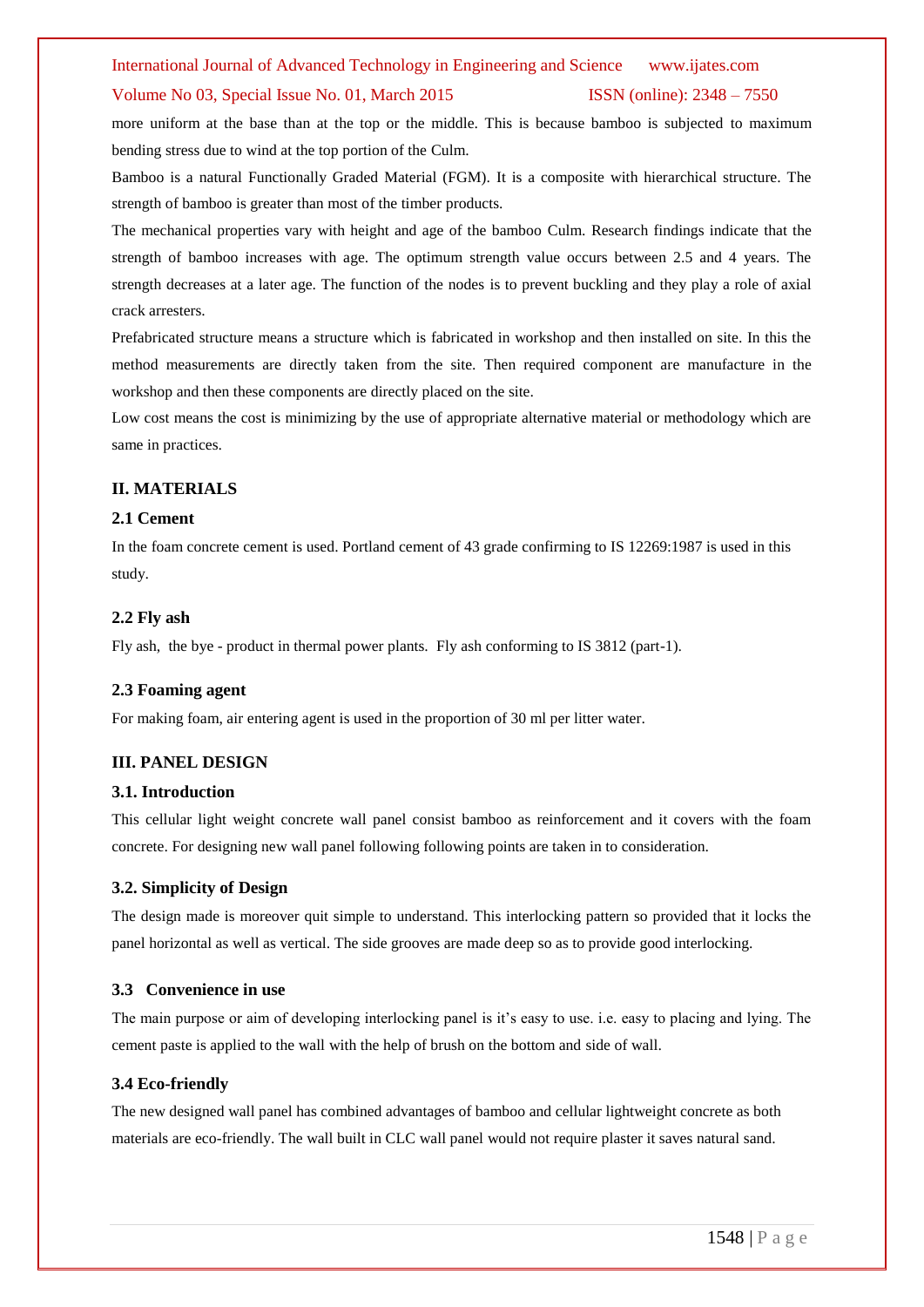International Journal of Advanced Technology in Engineering and Science www.ijates.com Volume No 03, Special Issue No. 01, March 2015 ISSN (online): 2348 – 7550 **3.5 Details of New Designed Wall**



**Fig. 1 Designed Wall Panel**

This fig.3 shows the detail joints pattern of panel. At all four sides there are grooves are provided which helps for interlocking the panel. There are two different sizes of panels i.e. 3'x3'x4" and 3'x4'x4".





### **Fig.2 Designed Grooves(Male And Female)**

In this fig.4 the details of grooves are shown. The depth of groove is 1 inch (1") and total thickness of panel is 4 inch (4"). There are male-female joints at exactly opposite side of panel. The depth of groove is 1 inch (1").



**Fig.3 Bamboo Reinforcement** 

In above picture the details of bamboo reinforcement are shown. The bamboo strips are arranged in that fashion that the centre to centre distance between these strips is 4 inch (4"). And this strips are bind each other with the help of jute fibre. The size of bamboo strip is 1cm x1cm x90 cm. The arrangement of bamboo strips is shown in above fig.3.

## **IV. TESTS ON PANEL**

Compressive test which is conducted on wall panel. The test results of wall panels compared with standard values confirming IS code.

| Particulars                | Unit     | Value of Panel | Standard values confirming of (Red brick) |
|----------------------------|----------|----------------|-------------------------------------------|
|                            |          |                | IS 2691-1988, IS 1077-1992)               |
| Avg. Compressive           |          |                |                                           |
| strength IS $3495$ part 1- | $N/mm^2$ | $2.53 - 2.9$   | $3.5$ N/mm <sup>2</sup>                   |
| 1992                       |          |                |                                           |
|                            |          |                |                                           |